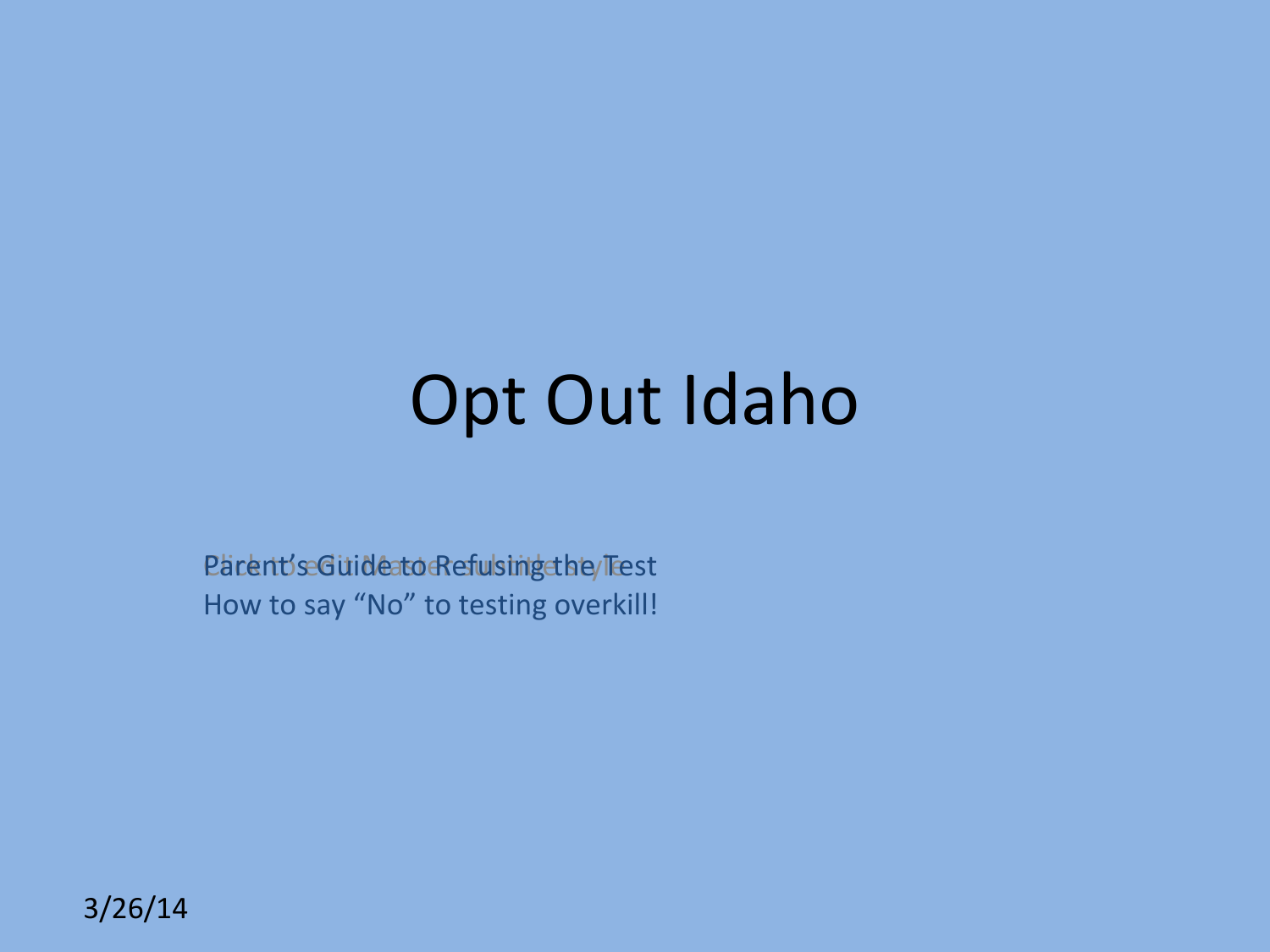### Frequently Asked Questions

- What is SBAC?
- Why Opt Out?
- Why opt my child out of SBAC?
- How do I opt my child out of SBAC?
- Suppose I'm told "No opting out"?
- What happens if I opt my child out?
- What if I don't opt my child out?

3/2Am I the only parent doing this?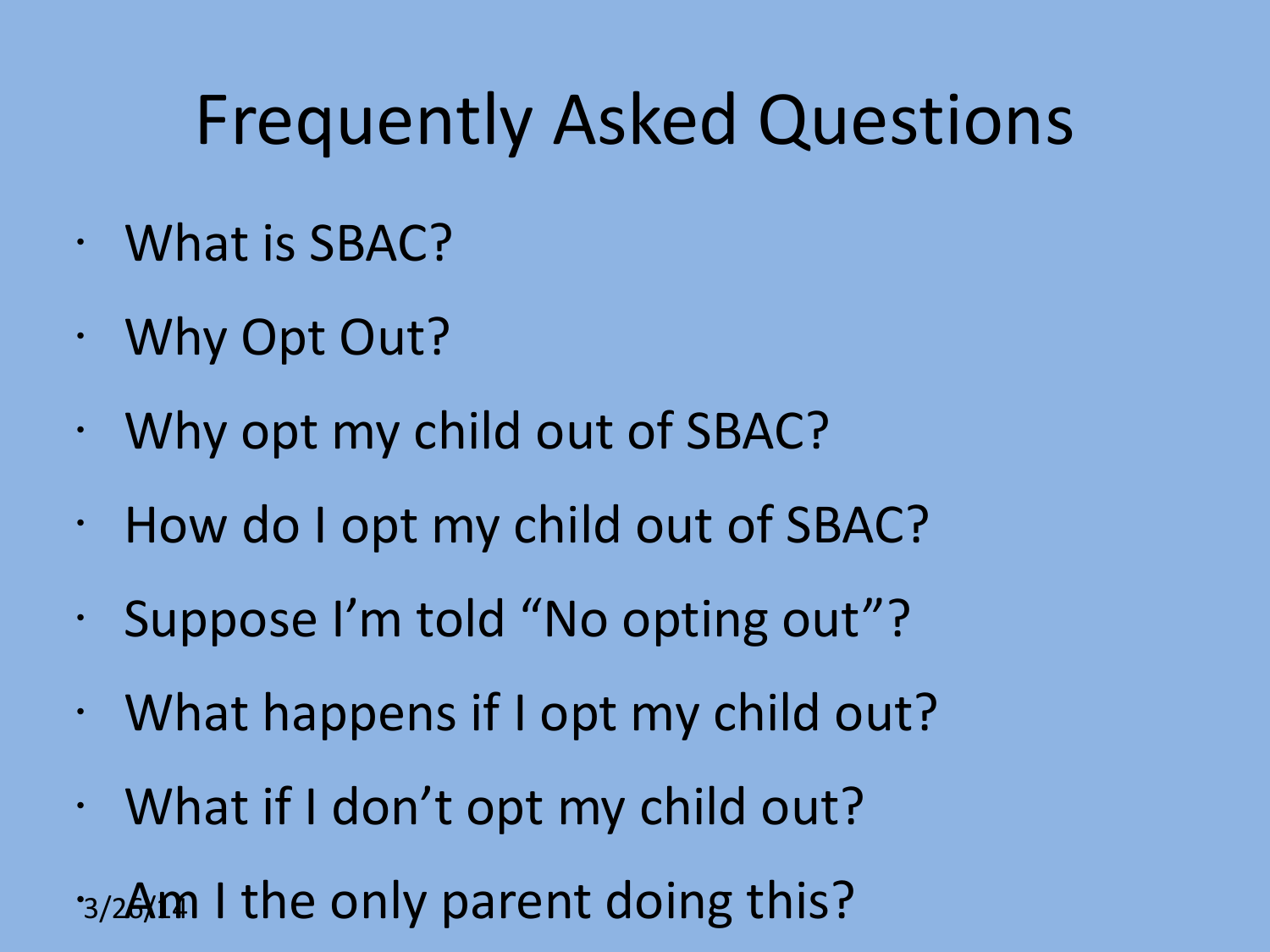### What is SBAC?

- Smarter Balanced Assessment Consortium
- High stakes test
- Scheduled for April 2014
- Tied to student data collection
- Used to rank schools
- Aligned to Common Core national standards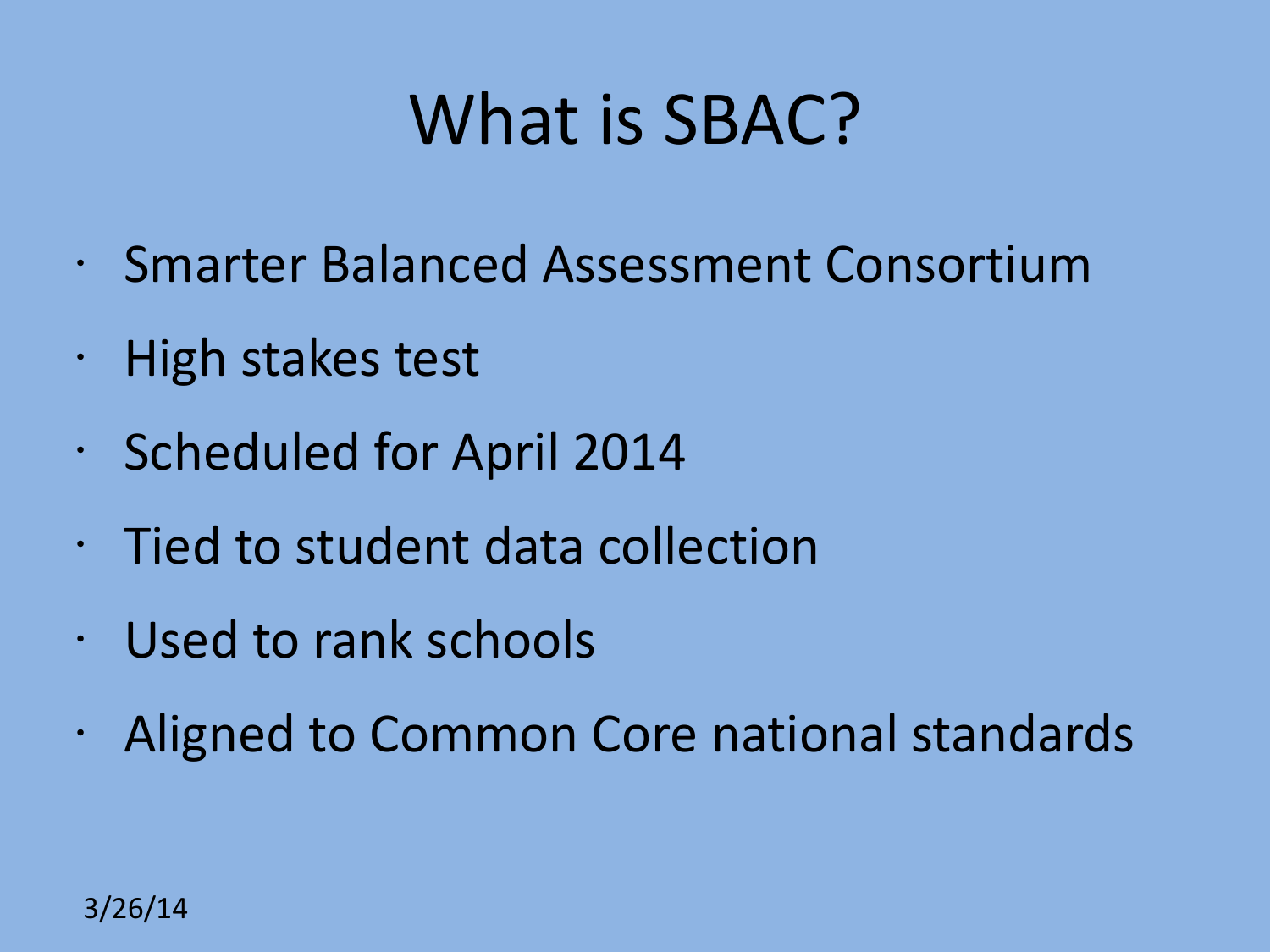# Why Opt Out?

Reasons to opt your child out of high stakes tests

- Destructive to children, educators, and communities
- Not supported by educational research
- Turns classrooms into test prep centers
- $\cdot$  Narrows the curriculum less art, music, recess
- Teachers teach to the test
- Money goes from classrooms to testing companies
- Scores are misused lever to close local schools

Reference: United Opt Out National Brochure for Parents [http://unitedoptout.com](http://unitedoptout.com/)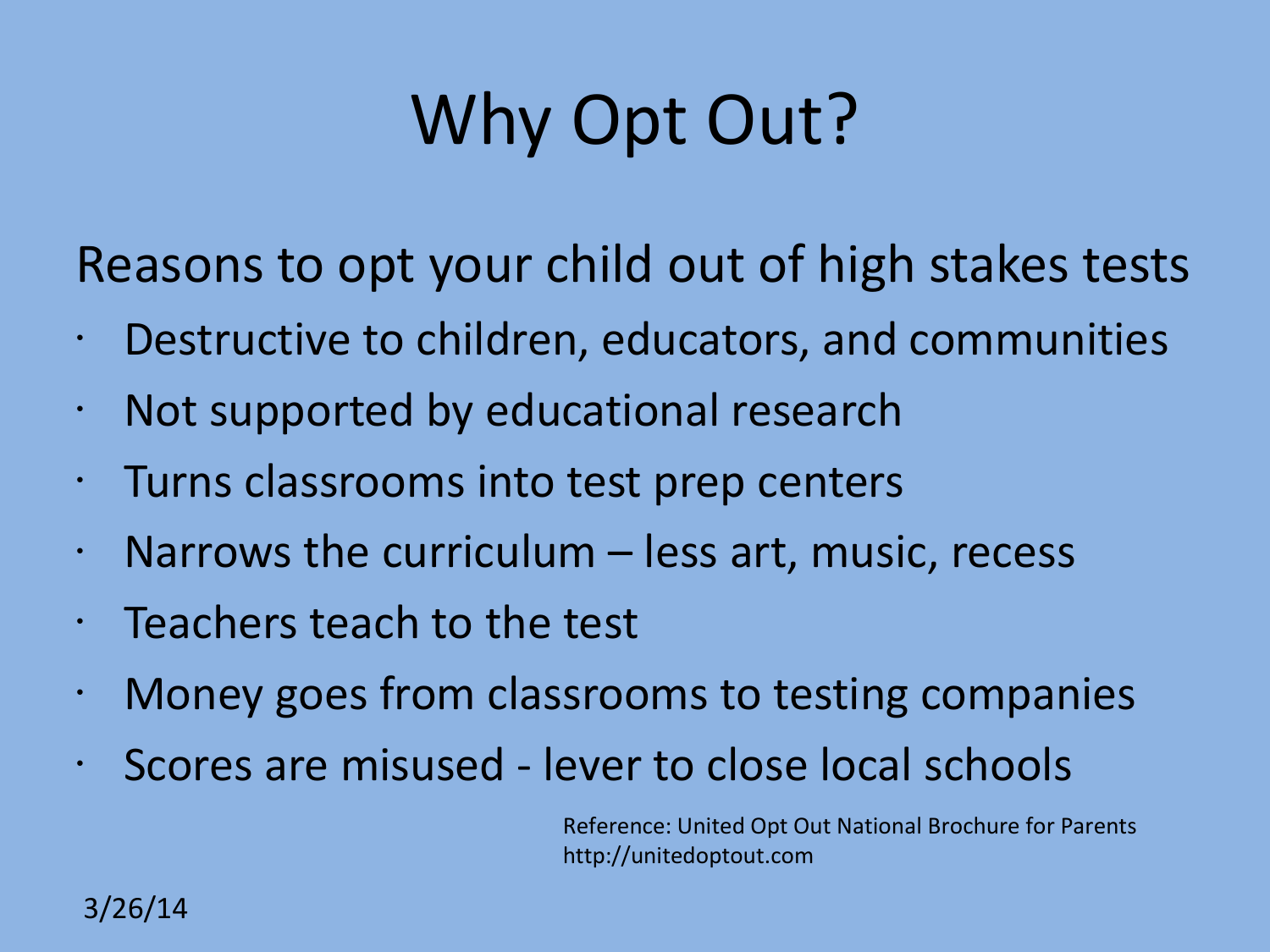# Why opt my child out of SBAC?

#### **SBAC will violate three principles that should guide student testing**

- **Test Transparency.** No tests should be given which do not guide instruction. All tests must be returned to teachers and parents after they are taken so their results can be reviewed with those who have taken them
- **Data Sharing**: No test results should ever be sold to private vendors and no results should be shared at all, even with state educational departments, without parental permission
- **Test Based Teacher Accountability**. No student test results should ever be used to rate teachers and schools, or determine the professional status of any educators.

Reference: Three Principles That Should Guide Testing in Public Schools presented at PS 8 Testing Forum in Brooklyn By: Dr. Mark Naison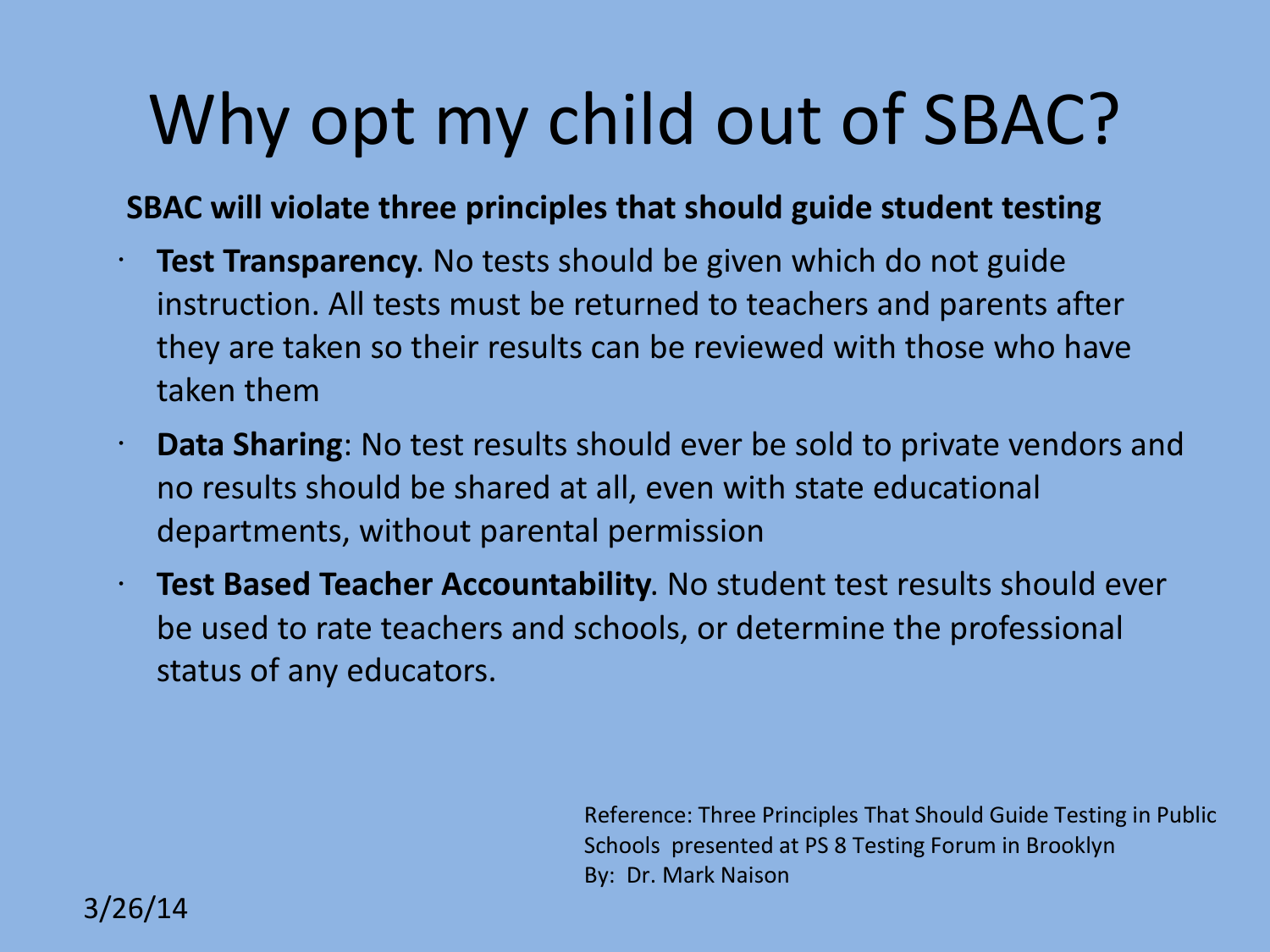# How do I opt my child out?

- Send a letter to your school principal
	- Sample letters are available at [http://unitedoptout.com](http://unitedoptout.com/)
	- Remember, it is your decision as a parent
- You may get an email or phone call
	- You do not have to explain your decision
	- Be simple and direct
- Understand your rights

3/26/14 – SBAC tests are not mandated by Idaho Rules Governing Thoroughness page 21.<br>- SBAC tests are not the Manufactures. The Section of Multiple Current/08/0203.pdf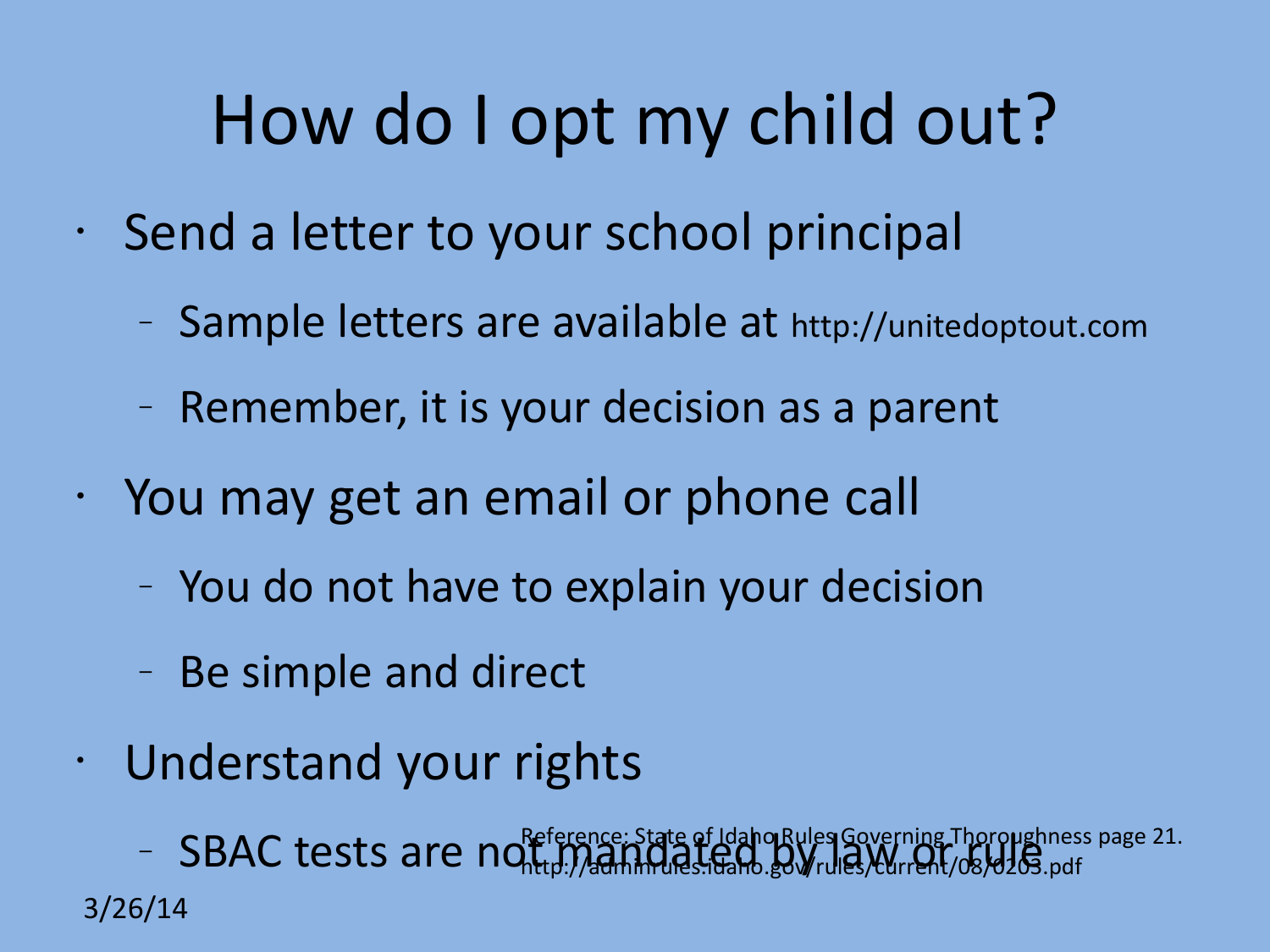# Suppose I'm told "No Opting Out"?

- $\cdot$  Ask for a copy of the law of rule in writing
- Document all communication in writing
- $\cdot$  Know parental authority is supported by the Supreme Court and you can defend your action

Reference: "A Guide to Exercising your Parental Rights" Angela Engel. [http://www.angelaengel.com/files/csap/final\\_parent\\_guide\\_u4k.pdf](http://www.angelaengel.com/files/csap/final_parent_guide_u4k.pdf)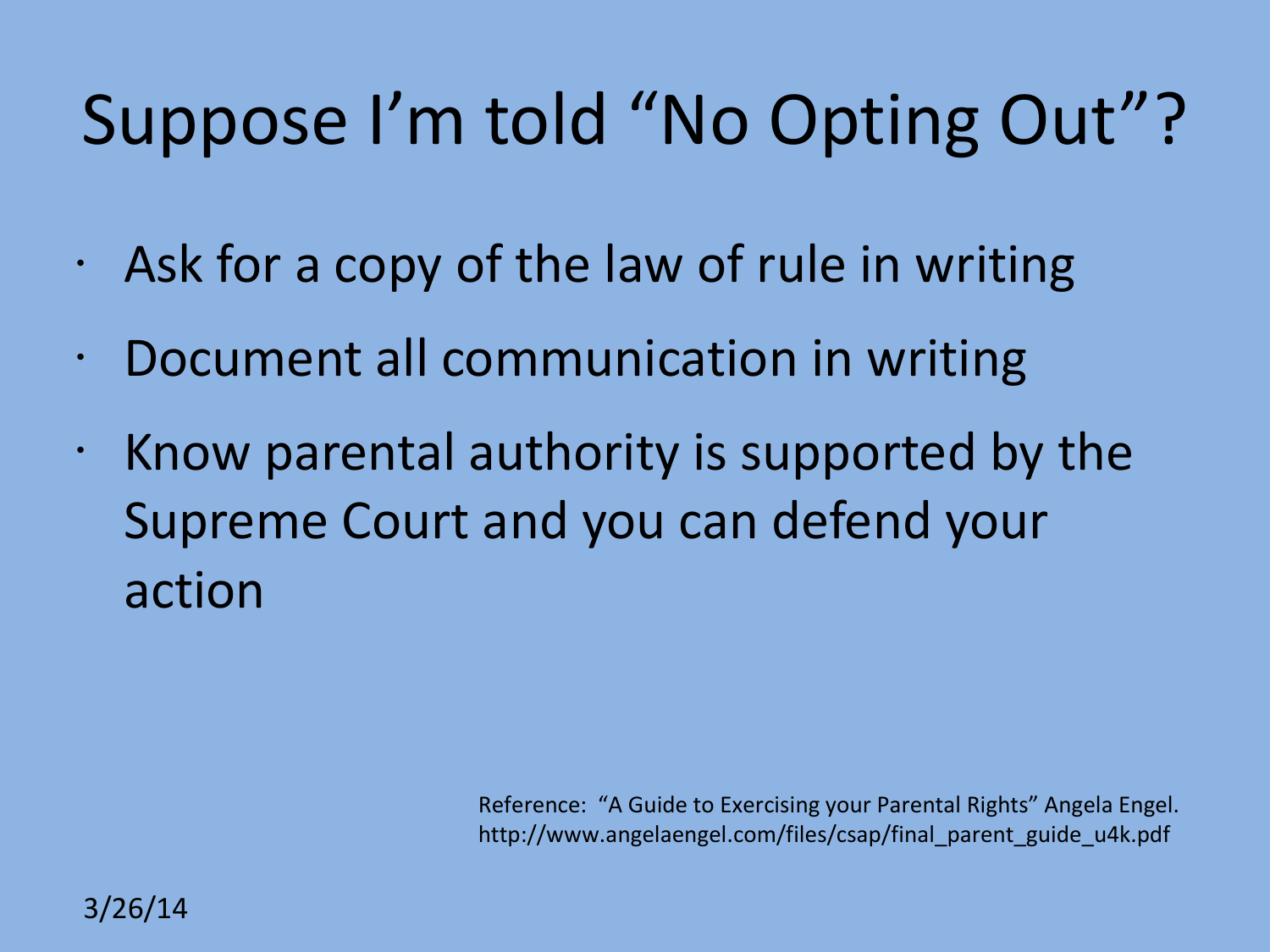### What happens if I opt my child out?

#### • Professional ethics

- Administrators should make a firm commitment to the fair and kind treatment of children whose parents have opted them out of testing.
- Children will have an alternative setting with educational activities
- Staff will in no way act in a punitive manner
- Opting a child out of testing is a serious decision
	- This decision is grounded in a belief system

respect as a family's religious observances. School administrators should honor opting out with the same level of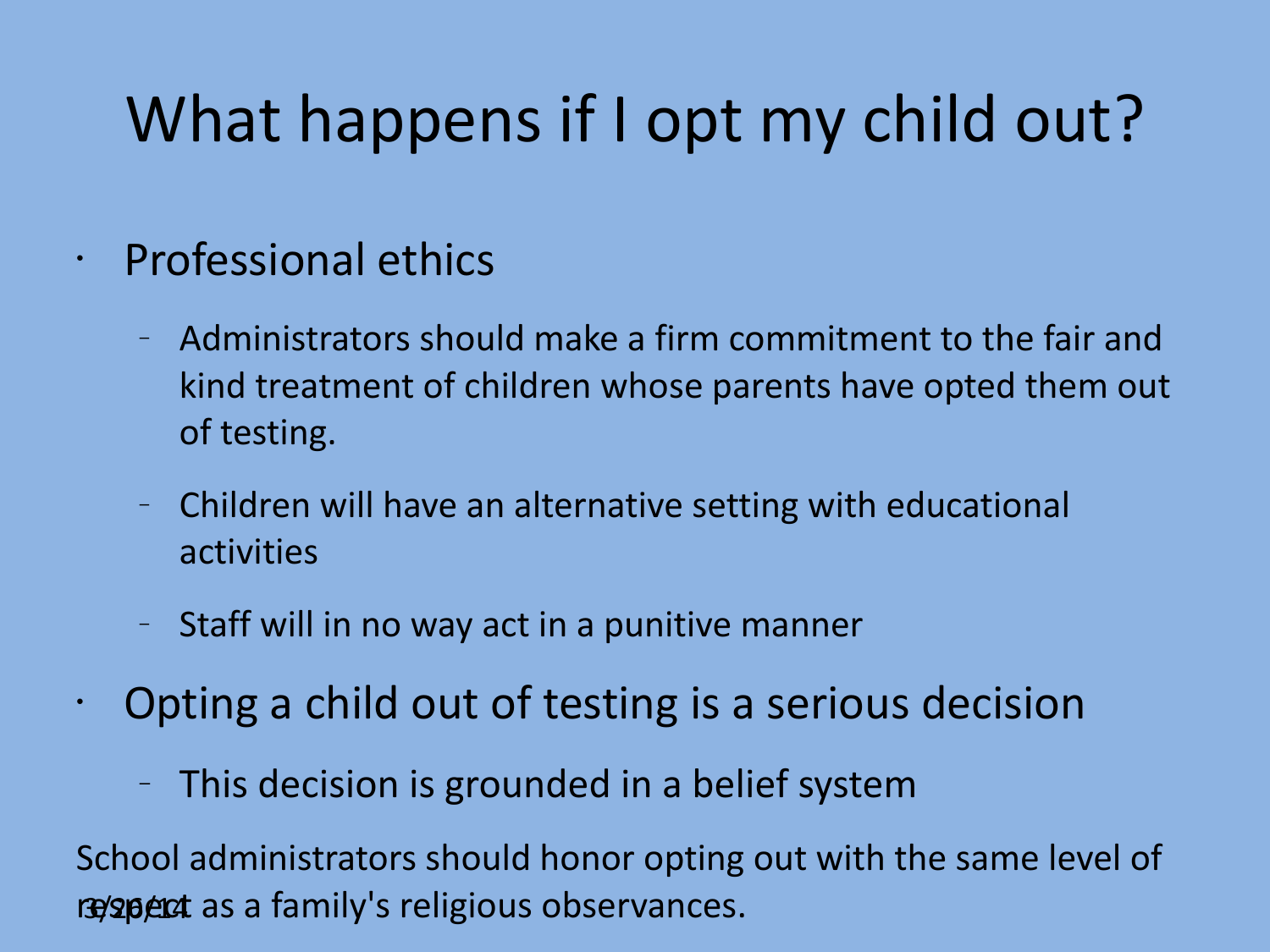# What if I don't opt my child out?

- SBAC tests are scheduled for Idaho Schools
	- April 2014
	- The test is a field test
	- No information is given to parents or teachers
	- Tests are estimated to take 6-8 hours
	- Your child will take a Math and English test on the computer
	- Your child may be asked to enter personal information
	- Contact your child's school for details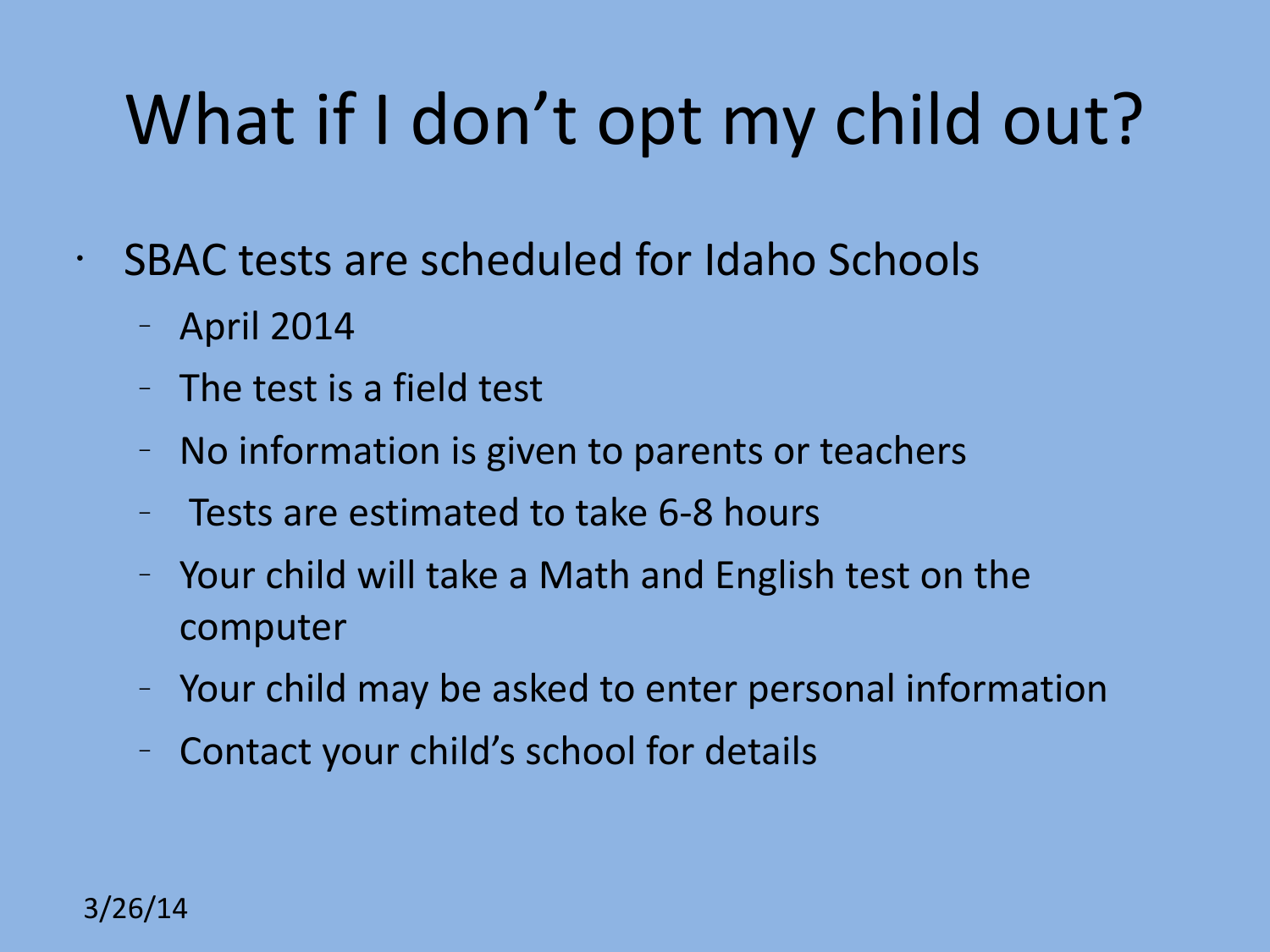# Finally…you are not alone!

- Parents across the country are opting kids out of high stakes tests.
- Opt Out is a national movement.
	- Parents are fed up with extreme testing
	- Parents are making a moral and philosophical decision to no longer let their children be used as pawns
	- Parents are standing up against the use of test scores to hurt kids and to close local schools
	- Idaho parents are standing up for their children because "*To refuse is to protect!*"



#### 3/26/14

•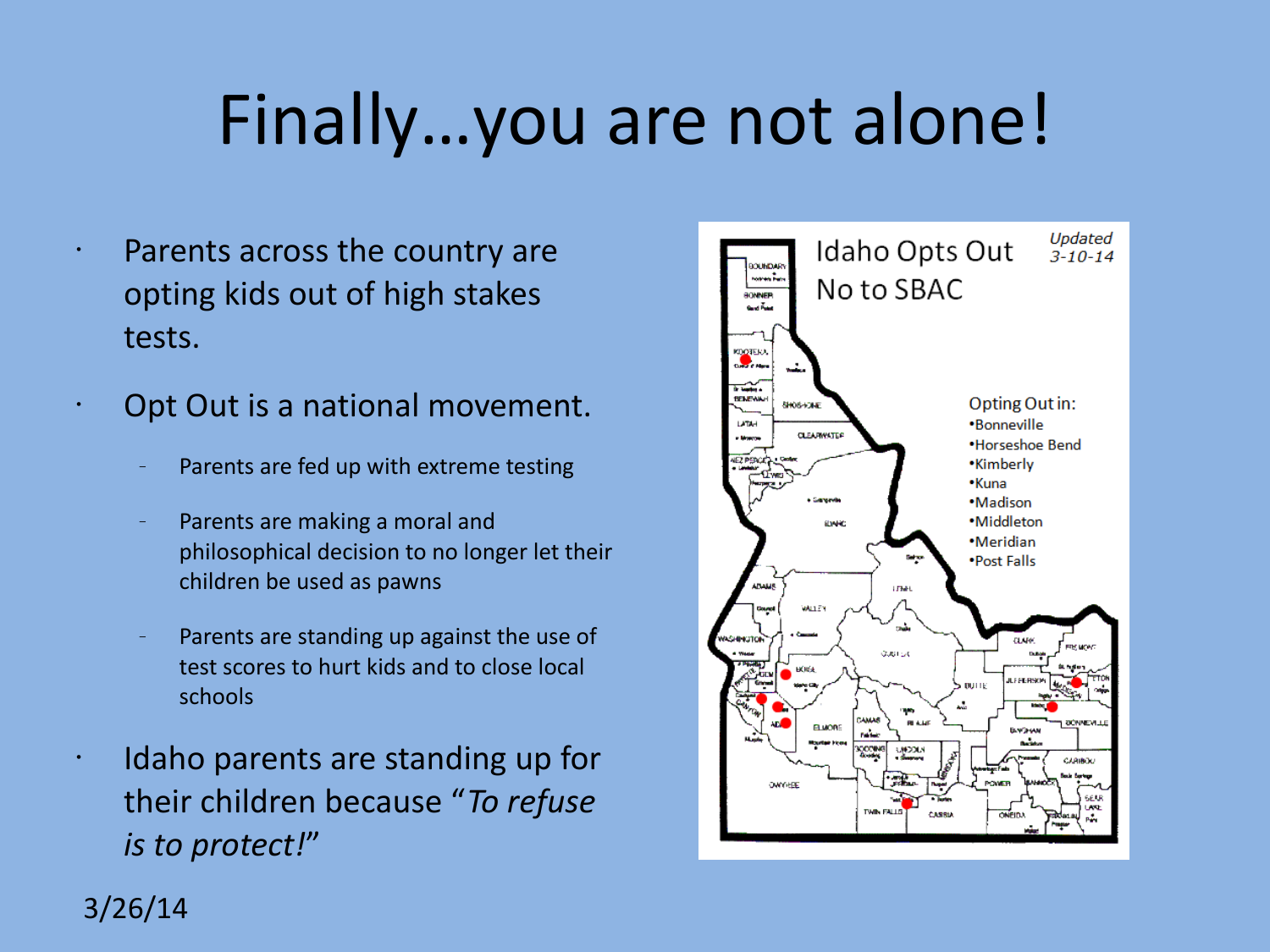# What if I have more questions?

- Idahoans for Local Education
- [idahoansforlocaleductation.com](http://www.idahoansforlocaleductation.com/)
- Opt Out Idaho (on Face Book)
- United Opt Out National
- [http://unitedoptout.com](http://unitedoptout.com/)
- Uniting 4 Kids
- [http://www.angelaengel.com/files/csap/final\\_parent\\_guide\\_u4k.pdf](http://www.angelaengel.com/files/csap/final_parent_guide_u4k.pdf)
- Test Refusals Hit Main Street.
	- <https://www.youtube.com/watch?v=URkNzkADnIM>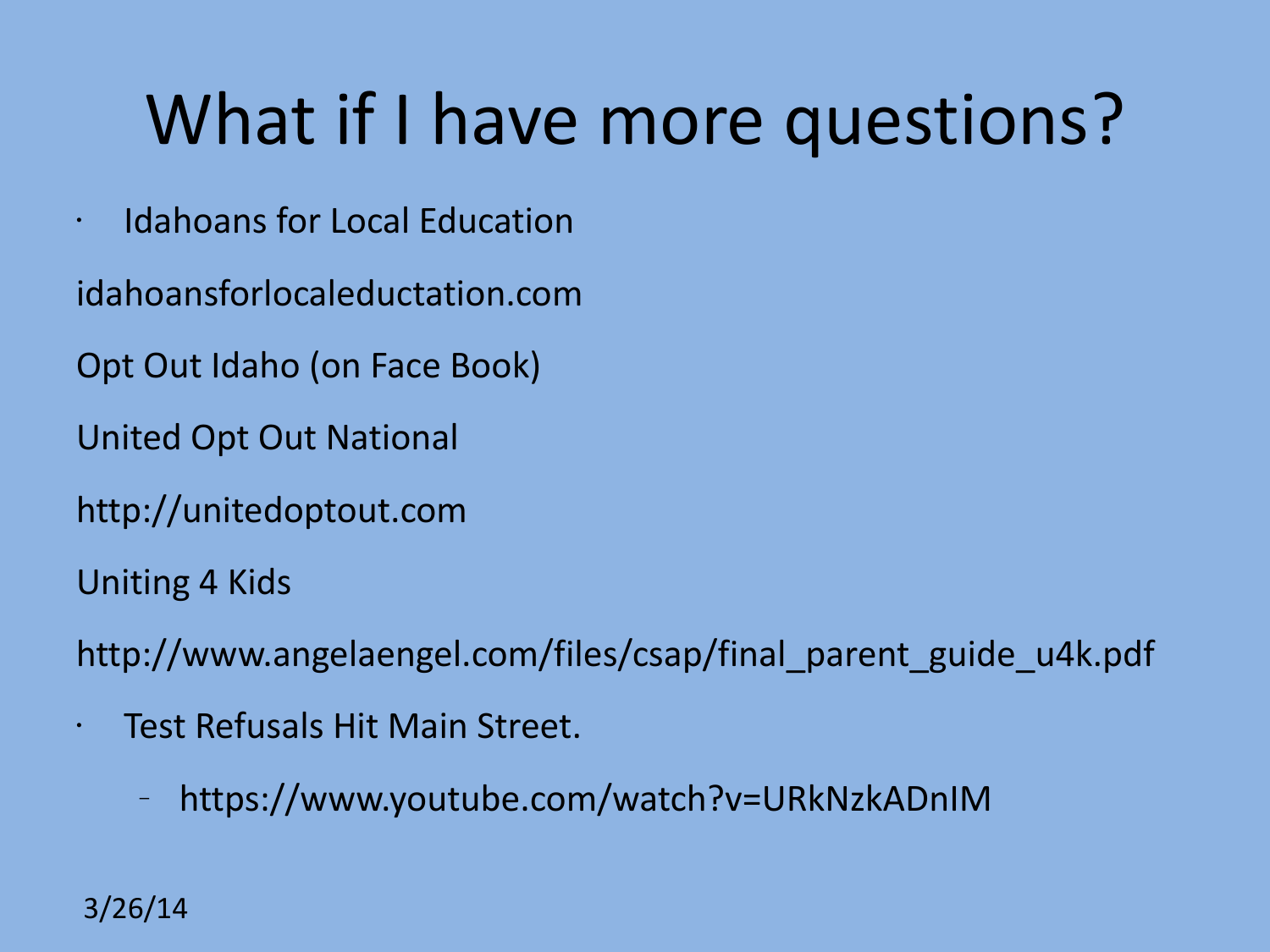### Extra-1

• Parental rights are broadly protected by Supreme Court decisions (Meyer and Pierce), especially in the area of education. The Supreme Court has repeatedly held that parents posses the "fundamental right" to "direct the upbringing and education of their children." Furthermore, the Court declared that "the child is not the mere creature of the State: those who nurture him and direct his destiny have the right coupled with the high duty to recognize and prepare him for additional obligations." (Pierce v. Society of Sisters, 268 U.S. 510, 534-35) The Supreme Court criticized a state legislature for trying to interfere "with the power of parents to control the education of their own." (Meyer v. Nebraska, 262 U.S. 390, 402.) In Meyer, the Supreme Court held that the right of parents to raise their children free from unreasonable state interferences is one of the unwritten "liberties" protected by the Due Process Clause of the Fourteenth Amendment. (262 U.S. 399). UOO Toolkit page 16.